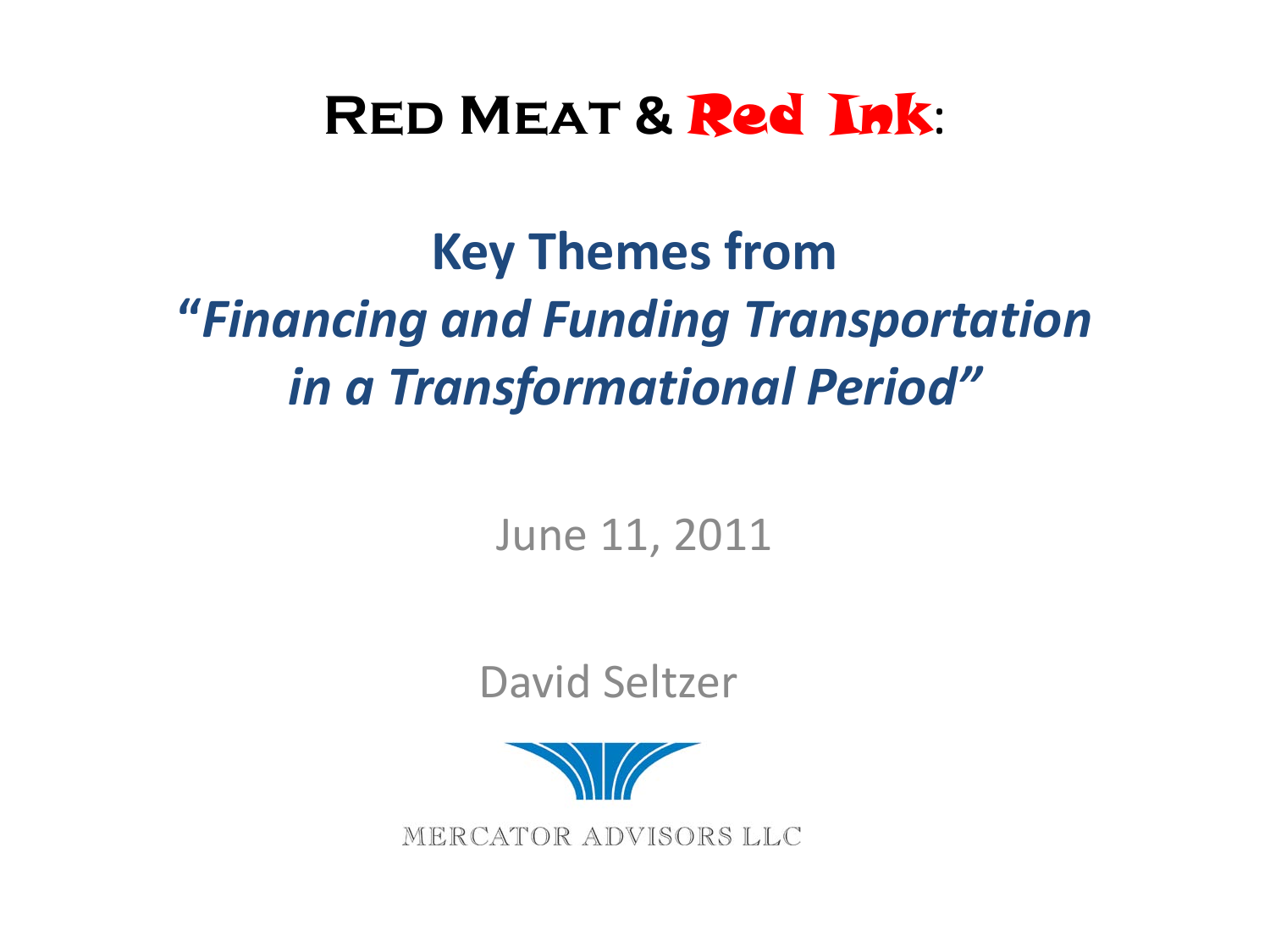## **The Hangover, Part 2 (Susan Irving)**

- Because the U.S. has the world's largest economy, we have been able to get away thus far with fiscal policies that no other country could do.
- While Federal spending levels are clearly a problem, the spiralling Federal deficit is more attributable to revenue declines, caused by growth in unemployed, premature retirements and financial sector meltdown.
- The fundamental issue is not the current outstanding balance of Federal debt, but the prior actions that produced it.
- Budget deficits will continue at 5% of GDP indefinitely , even under optimistic scenarios; soon will become untenable.
- Unrealistic to think we can "grow our way" out of the deficit problem.

*In short,* our fiscal condition may be summed up: Attention: Deficit Disorder!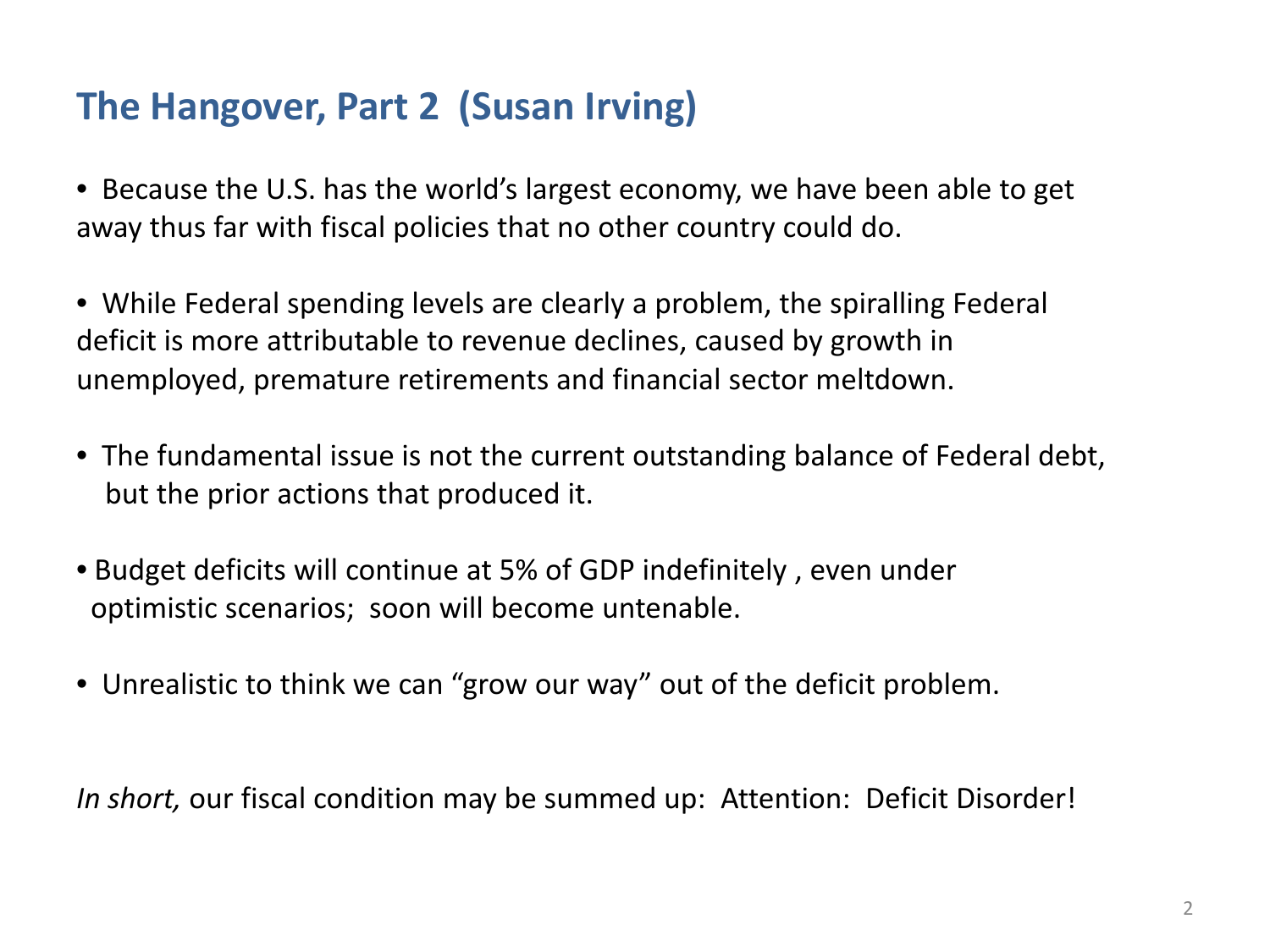## **A Transportation Policy "Attitude Problem" (Ron Utt)**

- Historically, the transportation trust funds have "taken care of themselves" in financial terms.
- Over the years, we have allowed Budgetary Capacity, not User/Payor Preferences, to drive investment levels and resource allocation. --*We have failed to rely on market signals as to what people truly want.* --*We have had a transportation budget but not a transportation policy*.
- As an industry, we have neglected building a strong constituency to "sell" our message; as a result, transportation policy has a relatively low political priority.
- We need to convince people that they are getting something in return ; rather than saying "Do you realize how little you are paying?"
- Market processes should inform polices to optimize transportation investment—especially in this era of constrained resources.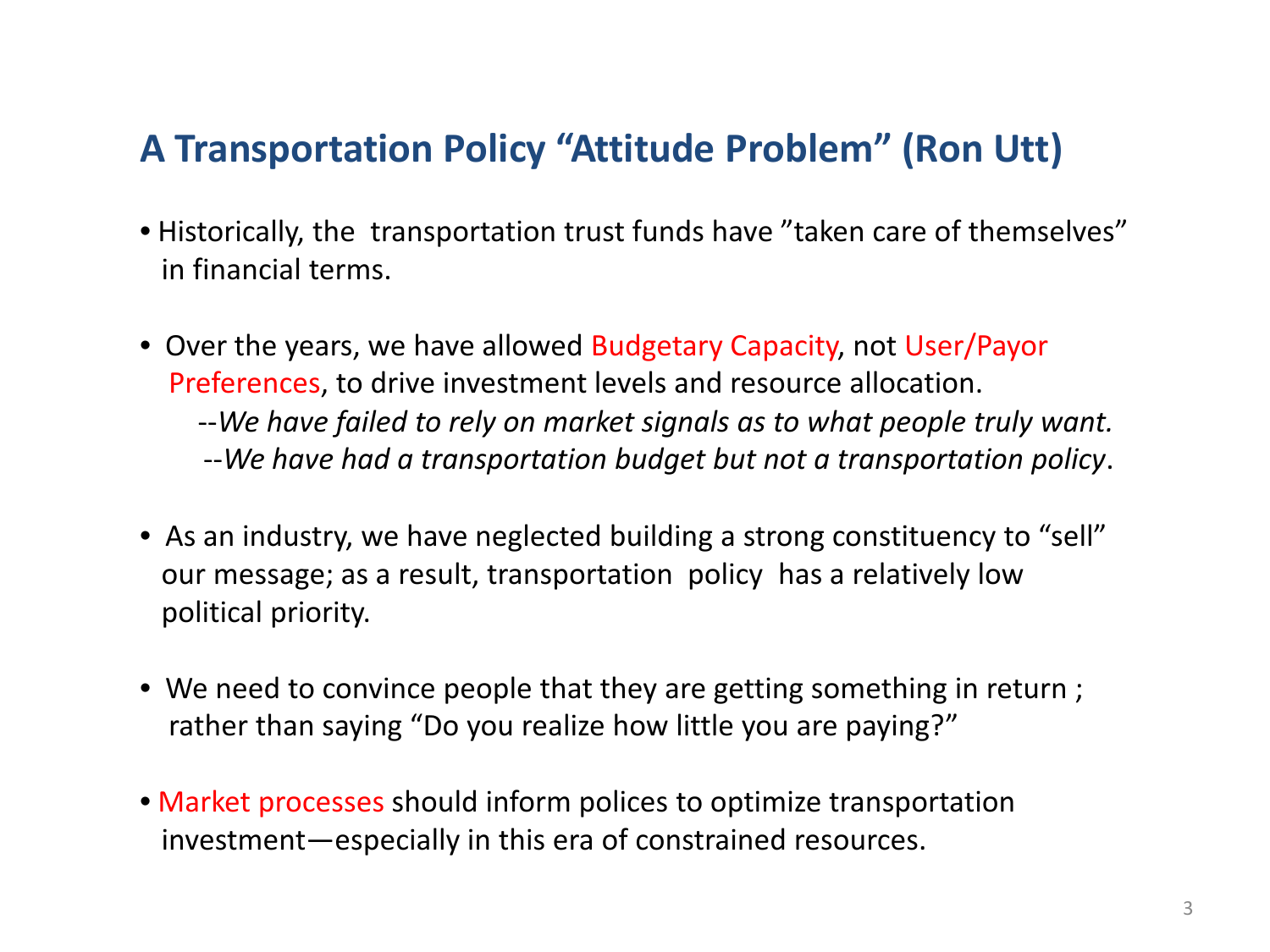## **"Selling" Transportation as a Policy Priority (Asha Weinstein Agrawal)**

Both Polls and the Ballot Box indicate that the Public will support new taxes and charges for transportation *if* :

- it is **locally imposed** (at a level near enough for the voter to see the connection between the payment and the benefit)
- there is a **specific project list** or narrowly-defined purposes.
- the themes of **maintenance, safety and the environment** are emphasized.
- advocates use outreach and education to help **shape public opinion**.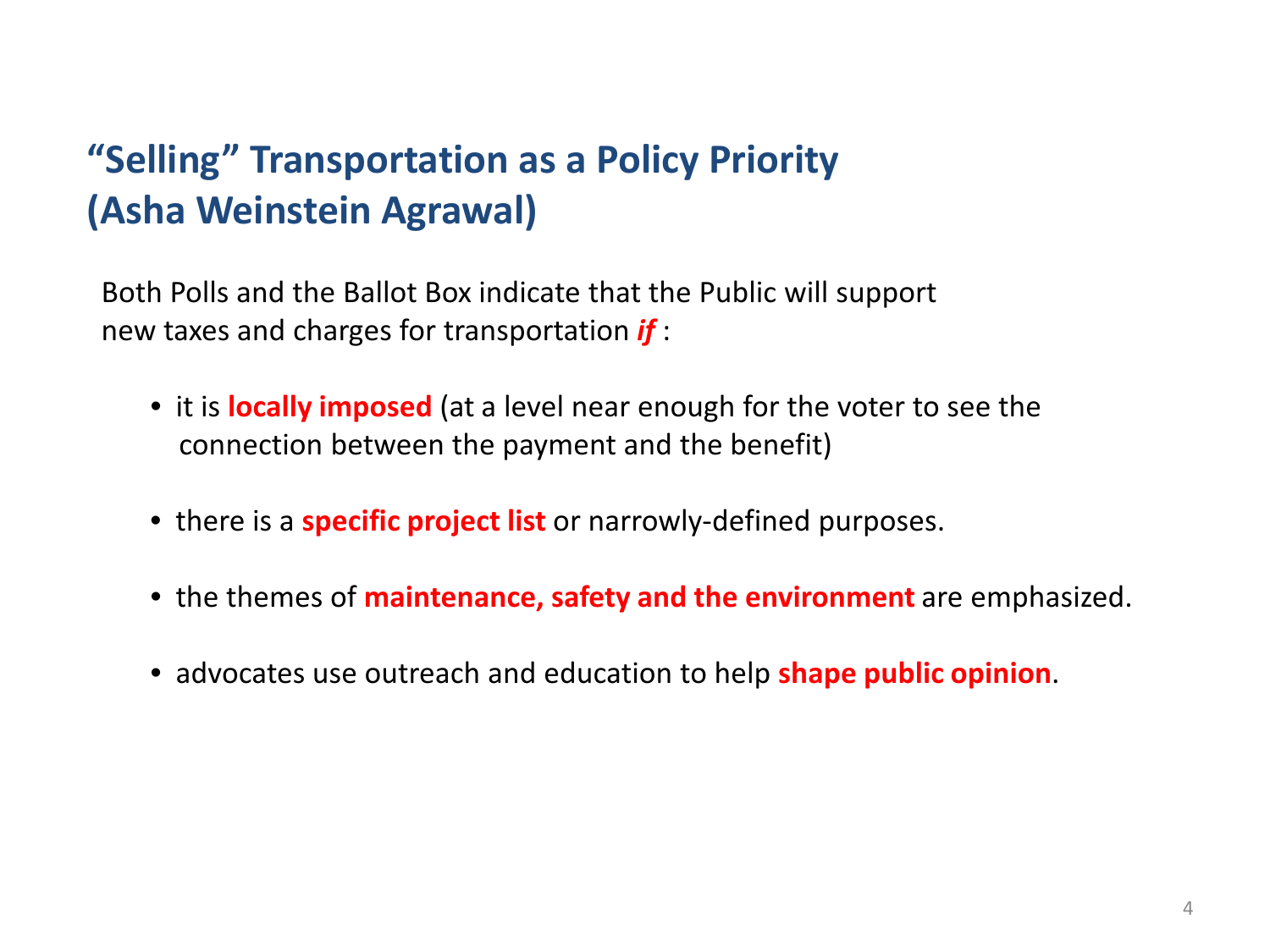## **Public Private Partnerships (P3's): Living in a Material World (Jane Garvey)**

- P3 is a project delivery and **financing tool**; *not* a **funding source**: --*Projects still require an underlying tax or user charge to pay the return on investment.*
- Limited number of fully self-supporting projects, except perhaps for HOT Lanes.
- **Availability Payment** Approach (tax-supported P3) links Long-Term Performance of Project to the Financing Structure, promoting Life Cycle Costing.
- Can be used *selectively* for transit, highways, other purposes (civil infrastructure).
- Key Ingredients to a Successful P3 process are:
	- --Local champion advocating the approach.
	- --Clearly-articulated public policy objectives.
	- -- Upfront legislative approval and transparent process (reduce political risk at both front-end and annually) for appropriations.
	- --Financially sound state/local governmental unit.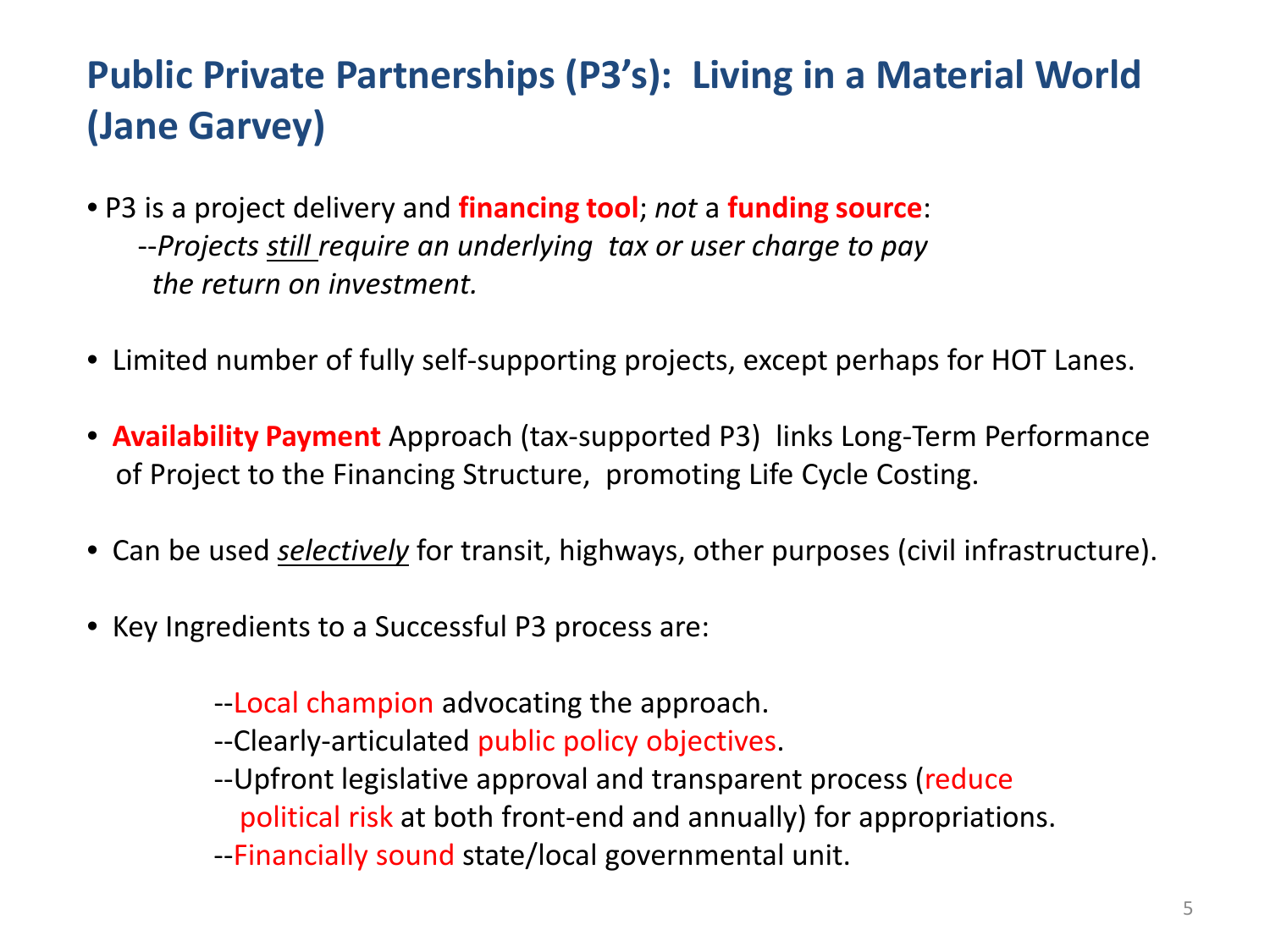### **Other Red Meat Ruminations:**

Key Factors Affecting Transportation Funding Strategy:

- *Fuel Efficiency Gains*: Public should be apprised of the magnitude of the revenue losses from hybrids/improved gas mileage.
- *Performance-Based Transportation Ou*tcomes: Public is willing to accept dynamic pricing *in exchange for enhanced service.*
- *The Equity Issue*: Show the distribution of benefits relative to who bears the costs.
- *Value Capture*: Make greater effort to capture the appreciated value at highway interchanges/stations, as source of capital funding.

 Can successful political support for transportation at the state and local level be used to generate support at the Federal level?…Or does this imply that more emphasis should be devolved from Federal to State/Local governments?